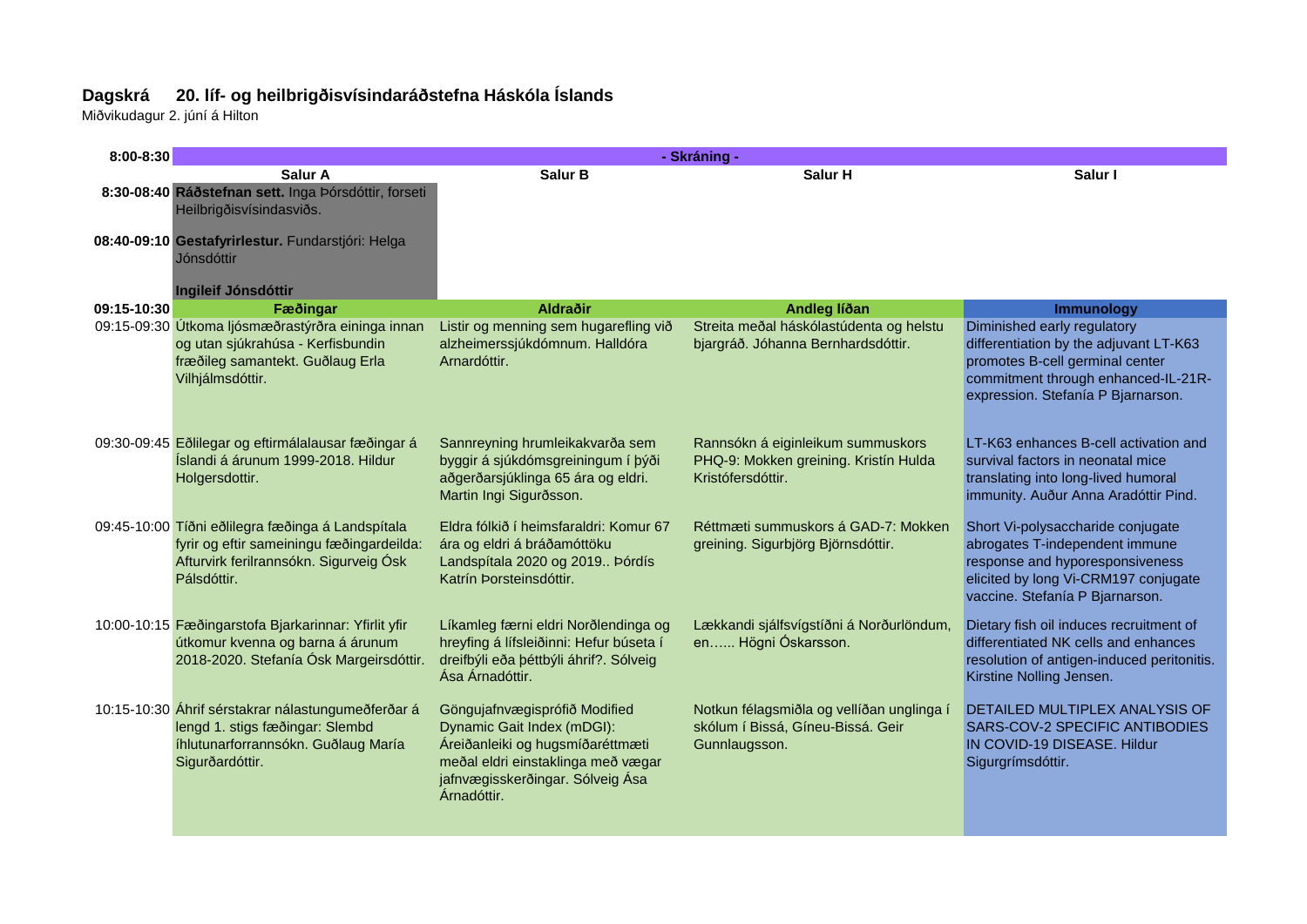| 10:30-10:40 | - Kaffihlé -                                                                                                                                    |                                                                                                                                         |                                                                                                                                               |                                                                                                                                     |
|-------------|-------------------------------------------------------------------------------------------------------------------------------------------------|-----------------------------------------------------------------------------------------------------------------------------------------|-----------------------------------------------------------------------------------------------------------------------------------------------|-------------------------------------------------------------------------------------------------------------------------------------|
| 10:40-11:40 | Heilsuefling aldraðra                                                                                                                           | Smitsjúkdómar                                                                                                                           | <b>Genetics</b>                                                                                                                               | Líðan í Covid                                                                                                                       |
|             | 10:40-10:55 Heilsuefling og heilsufarsmælingar eldri<br>aldurshópa tímum Covid-19. Þóroddur<br>E. Þórðason.                                     | Um hringorma í mönnum á Íslandi<br>2004-2020. Karl Skírnisson.                                                                          | Molecular Genetics of Inherited Retinal<br>Degenerations in Icelandic patients.<br>Daníel A. Þorsteinsson.                                    | Geðræn einkenni meðal sjúklinga í<br>bataferli eftir COVID-19. Ingibjörg<br>Magnúsdóttir.                                           |
|             | 10:55-11:10 Ahrif fjölbættrar þjálfunaríhlutunar á<br>efnaskiptavillu hjá eldri aldurshópum í<br>íslensku sveitarfélagi. Ingvi<br>Guðmundsson.  | Acetýlsalicýlsýra lækkar dánartíðni<br>sjúklinga með lungnabólgu af völdum<br>Streptococcus pneumoniae. Kristján<br>Godsk Rögnvaldsson. | Pilarowski-Björnsson Syndrome is a<br>sexually dimorphic trait. Kimberley<br>Anderson.                                                        | Andleg, líkamleg og félagsleg vellíðan á<br>tímum COVID-19. Dóra Guðrún<br>Guðmunsdóttir.                                           |
|             | 11:10-11:25 Ávinningur af tveggja ára fjölþættri<br>heilsueflingu 65 ára og eldri Íslendinga.<br>Janus Guðlaugsson.                             | Veirulíkar agnir sem ónæmisglæðir í<br>ofnæmisvaka sérvirku<br>sumarexemsbóluefni. Sara Björk<br>Stefánsdóttir.                         | Hypoxia normalizes precocious<br>differentiation in a Kabuki syndrome<br>chondrocyte model. Sara Þöll<br>Halldórsdóttir.                      | Áhrif COVID-19 heimsfaraldursins á<br>geðheilsu: Lýsing á ferilrannsóknum sex<br>þjóða. Anna Bára Unnarsdóttir.                     |
|             | 11:25-11:40 Ráðandi þættir um heilsu og lífsgæði<br>eldri aldurshópa í tveggja ára<br>heilsueflingarverkefni. Hanna Bedbur.                     | Bóluefni gegn sumarexemi í hestum -<br>áskorunartilraun. Sigríður Jónsdóttir.                                                           | GWAS on band neutrophil fraction and<br>identification of a Pelger-Huët family.<br>Guðjón Reykdal Óskarsson.                                  | Andleg líðan og vímuefnanotkun<br>íslenskra ungmenna fyrir og eftir COVID-<br>19. Þórhildur Halldórsdóttir.                         |
| 11:40-12:00 |                                                                                                                                                 |                                                                                                                                         | - Hádegishlé -                                                                                                                                |                                                                                                                                     |
|             | 12:00-12:30 Opinn fyrirlestur fyrir almenning.<br>Fundarstjóri: Inga Þórsdóttir<br>Inga B. Árnadóttir                                           |                                                                                                                                         |                                                                                                                                               |                                                                                                                                     |
| 12:30-13:30 | <b>Börn I</b>                                                                                                                                   | Aðgerðir og aðferðir                                                                                                                    | <b>Breastcancer I</b>                                                                                                                         | <b>Pharmaceutical Sciences I</b>                                                                                                    |
| 12:30-12:45 | Stoðkerfisverkir barna með cerebral<br>palsy (CP) sem geta gengið með eða án<br>gönguhjálpartækja. Ingibjörg Ásta<br>Halldórsdóttir.            | Endurröðun valaðgerða með tilliti til<br>óvissu í komum forgangssjúklinga.<br>Ásgeir Örn Sigurpálsson.                                  | Search for novel biomarkers for early<br>breast cancer diagnosis by targeted<br>protein assay. Kristrún Ýr Holm.                              | <b>Dual-Activity Compounds for</b><br>Acetylcholinesterase and the a7<br>Nicotinic Acetylcholine Receptor.<br>Sebastian Oddsson.    |
|             | 12:45-13:00 Langtímarannsókn á framvindu stams.<br>Jóhanna T. Einarsdóttir.                                                                     | Bráður nýrnaskaði eftir<br>bæklunaraðgerðir á Íslandi. Helga<br>Þórsdóttir.                                                             | High stroma ratio in breast cancer tissue<br>predicts worse prognosis for non-luminal<br>breast cancer patients. Magnea Guðríður<br>Frandsen. | Cytotoxicity of β-Cyclodextrins in Retinal<br><b>Explants for Intravitreal Drug</b><br>Formulations. Manisha Prajapati.             |
|             | 13:00-13:15 Aldursmunur hjá börnum og unglingum<br>með áráttu- og þráhyggjuröskun:<br>Einkenni, starfshæfni og fylgiraskanir.<br>Orri Smárason. | ALDURSGREININGAR<br><b>FYLGDARLAUSRA BARNA -</b><br>LEGGJAST ÞÆR AF?. Svend Richer.                                                     | BRCA2 haploinsufficiency in telomere<br>maintenance. Sigríður Klara Böðvarsdóttir.                                                            | The Effect of Trehalose, Antioxidants,<br>and Acetate Buffer Concentration on<br>Oxytocin Stability. Mostafa<br>Ghasemisarabbadieh. |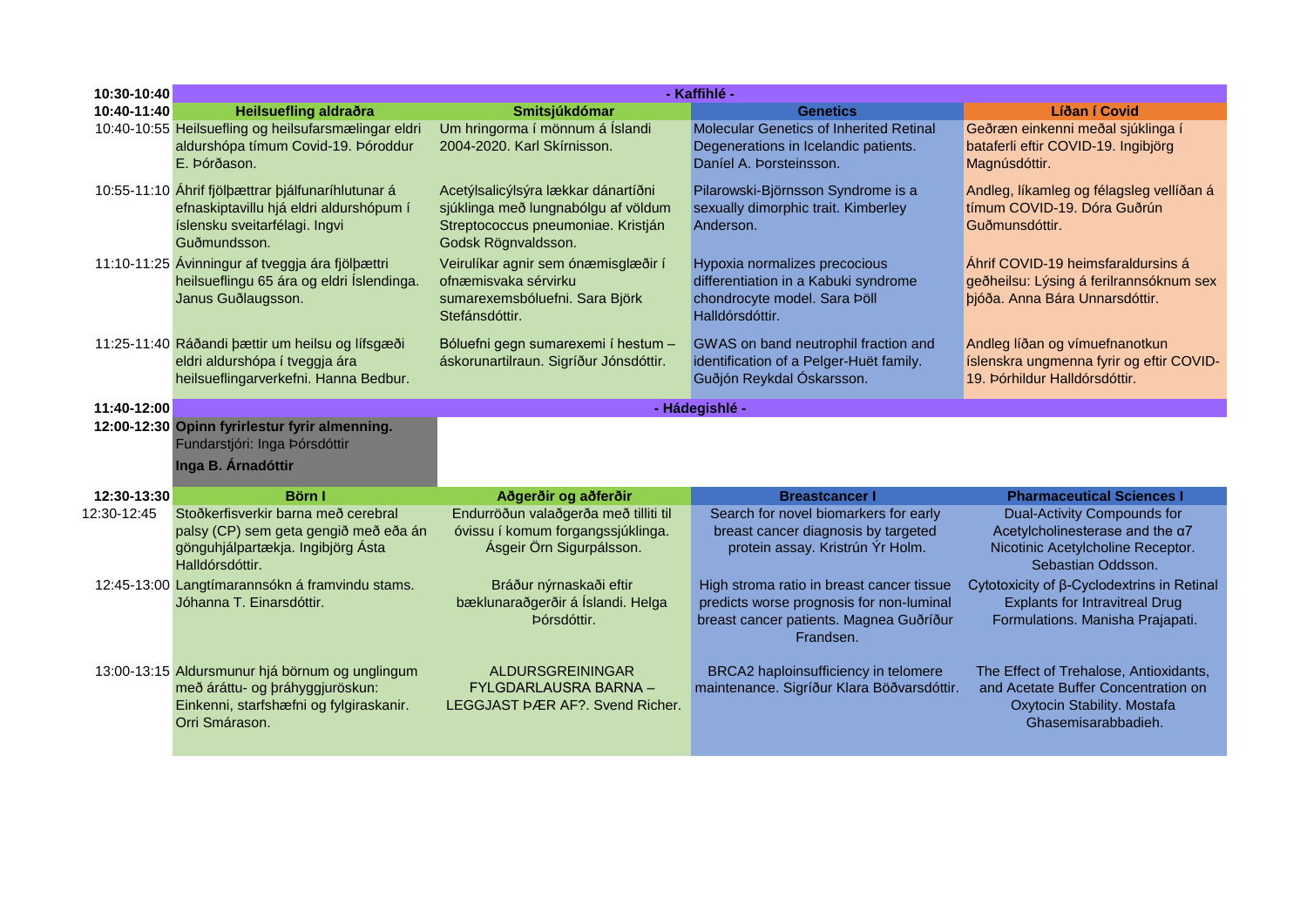|             | 13:15-13:30 Tengsl eineltis og andlegrar líðanar<br>íslenskra grunnskólanemenda. Rúnar<br>Vilhjálmsson.                             |                                                                                                                                |                                                                                                                                    | Chitotriazolan (Chito-1,2,3-triazole)<br>Derivatives; Synthesis, Characterization<br>and Evaluation of Antibacterial Activity.<br>Sankar Rathinam. |  |
|-------------|-------------------------------------------------------------------------------------------------------------------------------------|--------------------------------------------------------------------------------------------------------------------------------|------------------------------------------------------------------------------------------------------------------------------------|----------------------------------------------------------------------------------------------------------------------------------------------------|--|
| 13:35-14:35 | <b>Börn II</b>                                                                                                                      | Hjúkrun á heimilum                                                                                                             | <b>Breastcancer II</b>                                                                                                             | <b>Pharmaceutical Sciences II</b>                                                                                                                  |  |
| 13:35-13:50 | Áhrif Stýrðrar kennslu Engelmanns og<br>fimiþjálfunnar á lestrarfærni<br>sérkennslunemenda í 4.-7. bekk. Harpa<br>Óskarsdóttir.     | Flókin samskipti í heimaþjónustu og<br>leiðir til að takast á við þau. Vilhelmína<br><b>b</b> Einarsdóttir.                    | MiR-21-3p influences breast cancer<br>progression. Arsalan Amirfallah.                                                             | Drug development of the phenazine<br>5,10-dioxide natural products iodinin and<br>myxin into antileukemic candidates.<br>Elvar Örn Viktorsson.     |  |
|             | 13:50-14:05 Stýrð kennsla Engelmanns og fimiþjálfun<br>í lestrarkennslu í 1. og 2. bekk<br>grunnskóla. Harpa Óskarsdóttir.          | Þjónusta og stuðningur vegna<br>heilabilunar. Mikilvægi samfellu innan<br>þjónustukeðju. Margrét Guðnadóttir.                  | Interplay between TGFß family members<br>and angiogenic factors in breast cancer<br>cells. Clara Valls Ferré.                      | Design of Experiments for Optimization<br>of UPLC-MS/MS Assay - get it right from<br>the beginning. Margrét Þorsteinsdóttir.                       |  |
|             | 14:05-14:20 Stöðlun málþroskaprófsins Málfærni eldri<br>leikskólabarna (MELB). Jóhanna T.<br>Einarsdóttir.                          | Þróun nýrra starfsaðferða í kjölfar<br>sambættingar eftirlits með hjartabilun:<br>Vettvangsrannsókn. Kristín Björnsdóttir.     | MiR-99b-5p Suppress the Proliferation<br>and Progression of Triple Negative Breast<br>Cancer Cells. Seyedeh Parinaz Mahdavi.       | UPLC-MS/MS-Based Plasma Assay for<br>Therapeutic Drug Monitoring in Patients<br>with APRT Deficiency. Unnur A.<br>Þorsteinsdóttir.                 |  |
| 14:20-14:35 |                                                                                                                                     | Staða og breyting á þörfum og<br>þjónustu skjólstæðinga heimahjúkrunar<br>á 10 ára tímabili. Inga Valgerður<br>Kristinsdóttir. | GFPT2 is upregulated in breast<br>epithelial-mesenchymal transition and<br>involved in oxidative stress regulation.<br>Qiong Wang. | Designing 3D printed patch for hand<br>osteoarthritis. Bergþóra Sigríður<br>Snorradóttir.                                                          |  |
| 14:35-14:45 |                                                                                                                                     |                                                                                                                                | - Kaffihlé -                                                                                                                       |                                                                                                                                                    |  |
| 14:45-15:45 | <b>Cancer and Molecular Biology</b>                                                                                                 | <b>Neuroscience in Iceland I</b>                                                                                               | Fjölskyldan og umönnun                                                                                                             | <b>Heilsa kvenna</b>                                                                                                                               |  |
|             | 14:45-15:00 The role of the autophagy protein ATG7<br>in blood. Fannar Óli Ólafsson.                                                | Absence of Mitf leads to<br>neurodegeneration in aging mice.<br><b>Fatich Mechmet.</b>                                         | Hugbúnaðarlausn fyrir fjölskyldur barna<br>með meðfædda hjartagalla. Auður<br>Katarína Theodórsdóttir.                             | Skert svefngæði íslenskra kvenna og<br>tengdir áhættuþættir: Ferilrannsókn á<br>landsvísu. Anna Bára Unnarsdóttir.                                 |  |
|             | 15:00-15:15 A region of ATG7 evolved in early<br>vertebrates and might account for a new<br>function. Valgerður Jakobína Hjaltalín. | Promoting remyelination with<br>AMPAkines. Sif Ólafsdóttir.                                                                    | Að lifa með minningunum - upplifun<br>foreldra af ferð með barni sínu í<br>hjartaaðgerð erlendis. Guðrún<br>Kristjánsdóttir.       | Retínósýruplástrar til meðhöndlunar á<br>slitgigt í höndum. Helena Hamzehpour.                                                                     |  |
|             | 15:15-15:30 Epitranscriptomic regulation of DNA<br>repair genes. Karen Kristjánsdóttir.                                             | Many genes contribute to temperature<br>regulation in mammals. Salvör<br>Rafnsdóttir.                                          | Upplýsingagjöf varðandi lífshætti og<br>aðstoð til einstaklinga í<br>krabbameinsmeðferð. Jóhanna Eyrún<br>Torfadóttir.             | Þrálát þjáning og leiðin til bata.<br>Afleiðingar kynferðisofbeldis fyrir konur<br>og leitin að innri lækningu. Sigrún<br>Sigurðardóttir.          |  |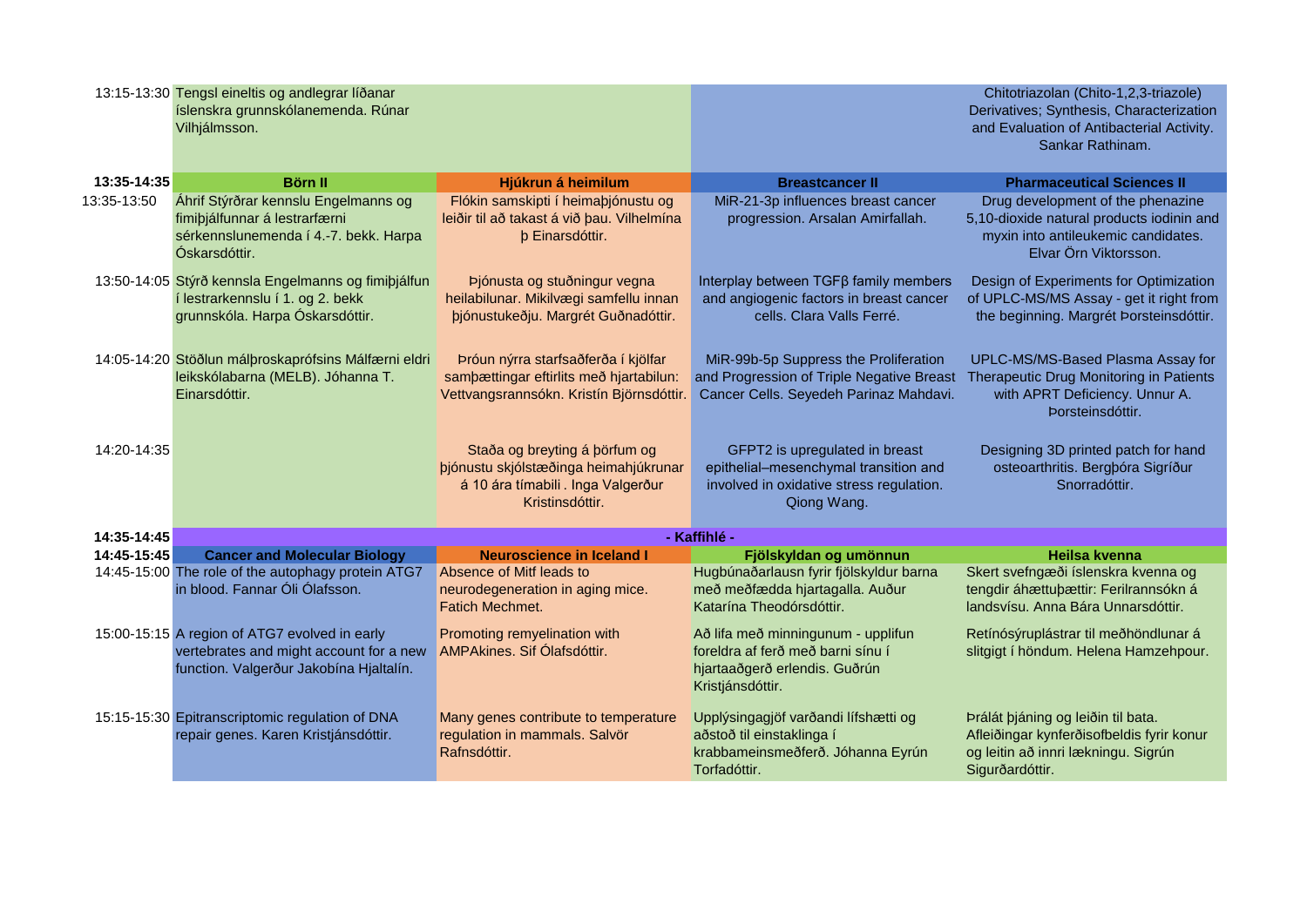|             | 15:30-15:45 Does SETDB2 play a part in generating<br>the MITFlow transcriptional cell state in<br>melanoma?, Ramile Dilshat.                                                  | A novel mouse and neuronal model to<br>mechanistically test hypothesis in<br>Kabuki syndrome. Hilmar Örn<br>Gunnlaugsson. | Blendnar tilfinningar: Reynsla náinna<br>aðstandenda af því að styðja sjúkling með<br>langvinna lungnateppu til sjálfshjálpar.<br>Jónína Sigurgeirsdóttir. | Upplifun kvenna af breytingaskeiðinu.<br>Steinunn Kristbjörg Zophoníasdóttir.                                                                  |
|-------------|-------------------------------------------------------------------------------------------------------------------------------------------------------------------------------|---------------------------------------------------------------------------------------------------------------------------|------------------------------------------------------------------------------------------------------------------------------------------------------------|------------------------------------------------------------------------------------------------------------------------------------------------|
| 15:50-16:50 | <b>Challenges in migrant women's</b>                                                                                                                                          |                                                                                                                           | Kennsla í hjúkrun                                                                                                                                          | <b>Movement Science</b>                                                                                                                        |
|             | maternity care in Iceland                                                                                                                                                     |                                                                                                                           |                                                                                                                                                            |                                                                                                                                                |
| 15:50-16:05 | An association between foreign<br>citizenship and adverse maternal and<br>perinatal outcomes: A population-based<br>cohort study. Embla Ýr Guðmundsdóttir.                    |                                                                                                                           | Streita og kulnun hjúkrunarfræðinema á<br>lokaári. Birna Guðrún Flygenring.                                                                                | Effects of a prosthetic foot stiffness<br>change on gait. Anna Lára<br>Ármannsdóttir.                                                          |
|             | 16:05-16:20 Migrant women's experiences of<br>respect, autonomy and mistreatment in<br>maternity care: Survey development and<br>pretesting. Edythe Laquindanum<br>Mangindin. |                                                                                                                           | Kulnun hjúkrunarfræðinema á tímum<br>COVID-19. Birna Guðrún Flygenring.                                                                                    | Medial knee displacement and its<br>connection to kinematic components of<br>dynamic valgus in young athletes. Guðni<br>Rafn Harðarson.        |
| 16:20-16:35 | Prevalance of preterm birhts among<br>Icelandi and migrant women in Iceland<br>1997-2018. Lilja Vigfúsdóttir.                                                                 |                                                                                                                           | Mat nemenda við hjúkrunarfræðideild-HÍ á<br>hæfni-og færni þeirra til að sinna<br>fjölskyldum á tímum COVID-19. Erla<br>Kolbrún Svavarsdóttir.             | Comparison of 3D biomechanical<br>analysis of amputee gait and a<br>mechanical test bench simulation.<br>Christophe Lecomte.                   |
| 16:35-16:50 |                                                                                                                                                                               |                                                                                                                           | Mat hjúkrunarfræðinema og<br>hjúkrunarstjórnenda á hæfni<br>hjúkrunarfræðinema á lokaári í námi:<br>Lýsandi ferilrannsókn. Herdís Sveinsdóttir.            | Objective measures of performance with<br>implications to inform the iterative<br>design process of prosthetic feet. Oliver<br>John Daliet IV. |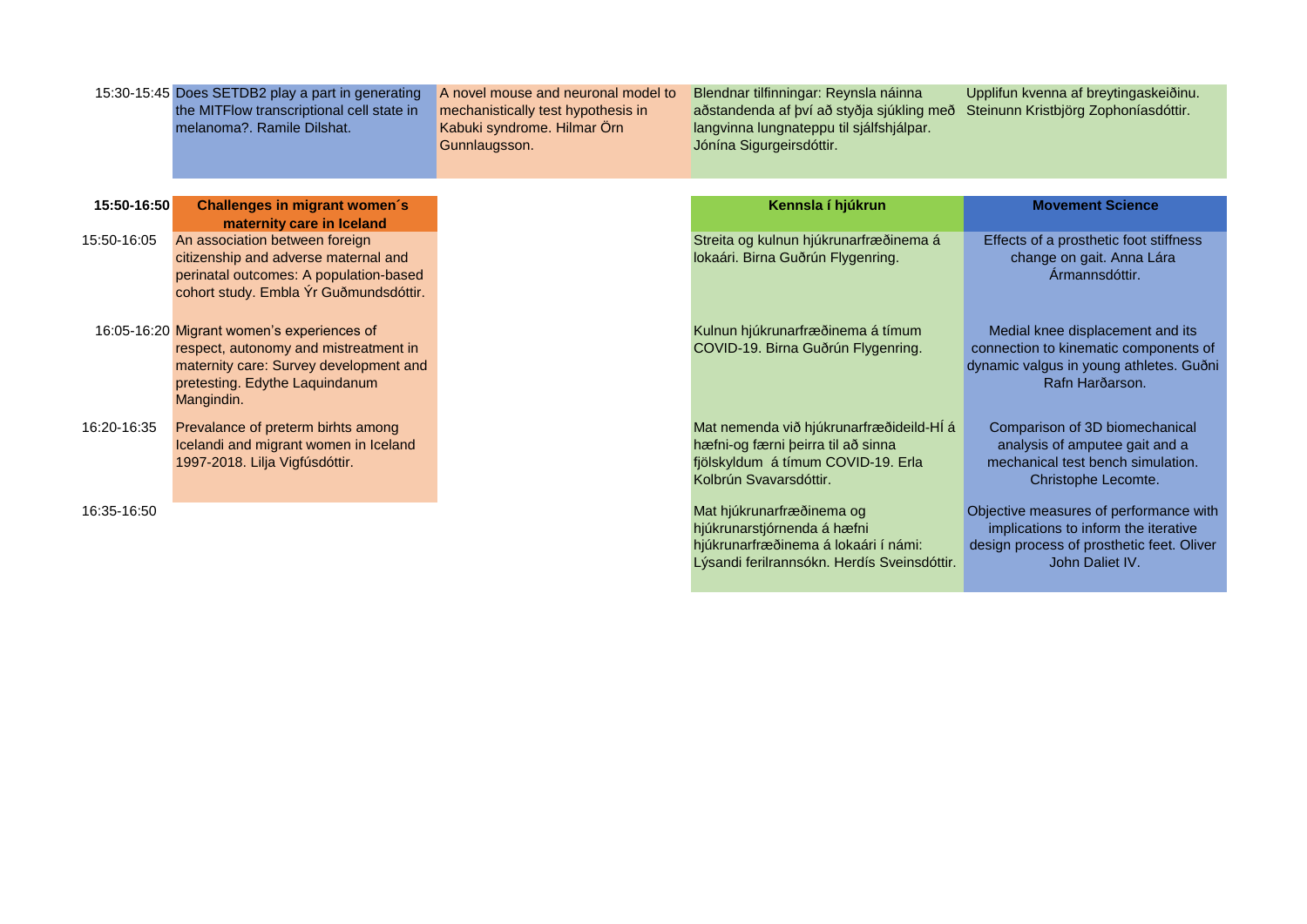## **Dagskrá 20. líf- og heilbrigðisvísindaráðstefna Háskóla Íslands Dagskrá** 20. líf- o<br>Fimmtudagur 3. júní á Hilton

|             | <b>Salur A</b>                                                                                                | Salur B                                                                                                                                                      | <b>Salur H</b>                                                                                                                                  | Salur I                                                                                                                                           |
|-------------|---------------------------------------------------------------------------------------------------------------|--------------------------------------------------------------------------------------------------------------------------------------------------------------|-------------------------------------------------------------------------------------------------------------------------------------------------|---------------------------------------------------------------------------------------------------------------------------------------------------|
| 8:00-8:30   |                                                                                                               | - Skráning -                                                                                                                                                 |                                                                                                                                                 |                                                                                                                                                   |
|             | 8:30-9:00 Gestafyrirlestur. Fundarstjóri: Eiríkur<br>Steingrímsson<br>Örn Almarsson                           |                                                                                                                                                              |                                                                                                                                                 |                                                                                                                                                   |
|             | 9:05-10:35 Umbætur í kennslu og virkni nemenda                                                                | Meðganga                                                                                                                                                     | Nýburar og ungbörn                                                                                                                              | <b>Public Health</b>                                                                                                                              |
|             | Sessional faculty: how can we support<br>their needs and identity as teachers?.<br>Abigail Grover Snook.      | Ákvarðanataka og virðing í<br>meðgönguvernd -lýsandi<br>þversniðsrannsókn. Hafrós Lind<br>Asdisardottir.                                                     | Rétt staðsetning barkarennu hjá<br>nýburum. Arna Ýr Karelsdóttir.                                                                               | Estimation of community drug abuse<br>in the Reykjavik metropolitan area by<br>wastewater-based epidemiology.<br>Arndís Sue Ching Löve.           |
|             | Kennslumyndbönd fyrir verklega kennslu<br>og rannsóknanám í lyfjafræði. Árni<br>Þorgrímur Kristjánsson.       | Stöðugleiki fylgjupróteins 13 (PP13) og<br>hugsanleg notkunun þess við<br>meðhöndlun á meðgöngueitrun. Helga<br>Helgadóttir.                                 | Heilkenni barnabiksásvelgingar (e.<br>meconium aspiration syndrome) á<br>Íslandi árin 1977-2018. Edda<br>Lárusdóttir.                           | Adverse childhood experiences and<br>resilience in adulthood: evidence from<br>the Stress-And-Gene-Analysis Cohort.<br>Hilda Björk Daníelsdóttir. |
|             | Gerð efnafræðiáfanga fyrir<br>heilbrigðisvísindi. Björn Viðar<br>Aðalbjörnsson.                               | Æðavíkkandi áhrif aspiríns á æðar úr<br>legi og meltingarvegi í rottum:<br>Rannsókn á meðhöndlun<br>meðgöngueitrunar. Helga Helgadóttir.                     | Öndunarörðugleikar hjá fullburða<br>nýburum sem fæðast með<br>valkeisaraskurði. Katrín Hrefna Demian. Eyjafjallajökull eruption: An interrupted | Medication use in exposed<br>populations following the 2010<br>time series analysis. Rebekka Björg<br>Guðmundsdóttir.                             |
|             | Kennsla og þjálfun í greiningu<br>spangaráverka og spangarsaumi eftir<br>barnsfæðingu. Ólöf Ásta Ólafsdóttir. | Fitusýru samsetning blóðvökva<br>snemma á meðgöngu hjá konum sem<br>greinast síðar með<br>meðgöngusykursýki. Ellen Alma<br>Tryggvadottir.                    | Fyrirburablóðleysi og blóðgjafir á<br>Vökudeild Barnaspítala Hringsins árin<br>2000-2019. Sóley Isabelle Heenen.                                | Sexual harassment and violence in<br>the workplace among Icelandic<br>women: SAGA Cohort. Svava Dögg<br>Jónsdóttir.                               |
|             | Enhancing leadership in midwifery<br>curriculum on promoting normal birth.<br>Berglind Hálfdánsdóttir.        | Hvers vegna fylgja barnshafandi konur<br>ekki ráðleggingum um neyslu helstu<br>joðgjafa fæðunnar? Megindleg<br>forrannsókn. Þórdís Björg<br>Kristjánsdóttir. | Brjóstagjöf og mataræði ungbarna á<br>Íslandi. Birna Þórisdóttir.                                                                               | Climate change and child health. Geir<br>Gunnlaugsson.                                                                                            |
|             |                                                                                                               | Mat á gildi fæðuskimunarlista fyrir<br>barnshafandi konur með samanburði<br>við þekkt lífmerki fæðuneyslu. Ingibjörg<br>Gunnarsdóttir.                       | Framboð og næringarefnainnihald<br>tilbúinnar ungbarnafæðu á Íslandi.<br>Birna Þórisdóttir.                                                     | Adding another dimension to history<br>effects in vision: Positive serial<br>dependence effects in Virtual Reality.<br>Ömer Dağlar Tanrıkulu.     |
| 10:35-10:45 |                                                                                                               | - Hlé -                                                                                                                                                      |                                                                                                                                                 |                                                                                                                                                   |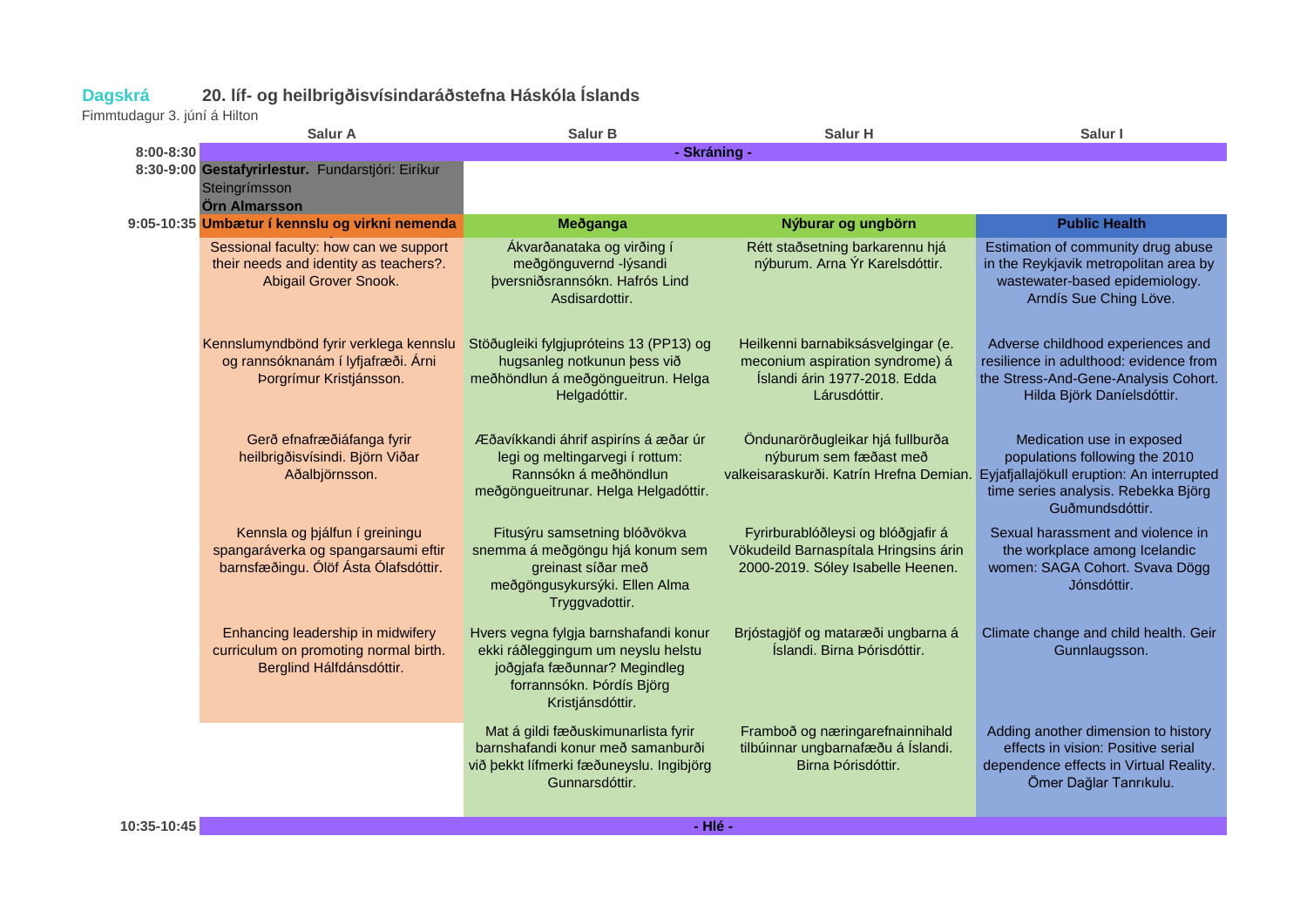|             | 10:45-11:45 Umbætur í kennslu og virkni nemenda II                                                                            | Covid-19                                                                                                                                                 | <b>Children</b>                                                                                                                                            | Erfðafræði                                                                                                                                              |
|-------------|-------------------------------------------------------------------------------------------------------------------------------|----------------------------------------------------------------------------------------------------------------------------------------------------------|------------------------------------------------------------------------------------------------------------------------------------------------------------|---------------------------------------------------------------------------------------------------------------------------------------------------------|
|             | Úr staðnámi í stafrænt umhverfi. Hver er<br>upplifun nemenda?. Asta B. Schram.                                                | Andleg heilsa innflytjenda á íslenskum<br>vinnumarkaði á tímum covid-19.<br>Margrét Einarsdóttir.                                                        | Narcotics engagement and criminality<br>among school-attending adolescents in<br>Bissau, Guinea-Bissau: A cross-<br>sectional analysis. Jon Edmund Bollom. | Samanburður á erfðamengjum<br>íslenskra nýrnaveikibakteríustofna við<br>stofna sem hafa greinst í Norður-<br>Ameríku og Evrópu. Birkir Þór<br>Bragason. |
|             | Innleiðing virkra kennsluhátta í<br>námskeiðinu Líftæknilyf haust 2020.<br>Berglind Eva Benediktsdóttir.                      | Heilsa háskólanema í heimsfaraldri: Er<br>kynjamunur á andlegri líðan, hreyfingu,<br>kyrrsetu og svefngæðum?. Sunna<br>Gestsdóttir.                      | Lexical typicality effects in deaf and<br>hard-of-hearing students. Kathryn<br>Crowe.                                                                      | Príon arfgerðir í íslenskum<br>riðuhjörðum og áhrif þess að fjarlægja<br>hrúta með áhættuarfgerð úr<br>sæðingarstöðvum Stefanía<br>Þorgeirsdóttir.      |
|             | Samskipti og fræðsla - reynsla af nýju<br>námskeiði í hjúkrunarfræði. Brynja<br>Ingadóttir.                                   | Þrálát einkenni COVID-19. Þróun<br>einkenna frá smiti og þar til þremur til<br>sex mánuðum síðar. Sigríður Zoëga.                                        | Parent and teacher ratings of ODD<br>symptoms, emotion dysregulation and<br>peer problems. Guðlaug Marion<br>Mitchison.                                    | Uppgötvun frumuferla sem miðla<br>kæliviðbragði í spendýrafrumum.<br>Salvör Rafnsdóttir.                                                                |
|             | HVAÐ ÝTIR UNDIR EÐA HINDRAR<br>NOTKUN HERMINGAR HJÁ<br>KENNURUM LÆKNANEMA?. Elsa<br>Valsdottir.                               | Framsetningaráhrif tölulegra upplýsinga<br>á skynjaðan alvarleika í heimsfaraldri:<br>Hlutfallsleg tíðni, prósentur og myndir.<br>Atli Valur Jóhannsson. | The development of organized<br>foraging. Inga María Ólafsdóttir.                                                                                          | Svipgerðir sem tengjast arfgerð (HFE-<br>C282Y arfhreinir) arfgengs<br>járnhleðslukvilla af gerð 1. Inga<br>Stefanía Geirsdóttir.                       |
|             | 11:50-12:20 Gestafyrirlestur. Fundarstjóri: Engilbert<br>Sigurðsson<br><b>Adam Cheng</b>                                      |                                                                                                                                                          |                                                                                                                                                            |                                                                                                                                                         |
|             | 12:20-12:50 Opin fyrirlestur fyrir almenning.<br>Fundarstjóri: Inga Þórsdóttir<br><b>Kristín Briem</b>                        |                                                                                                                                                          |                                                                                                                                                            |                                                                                                                                                         |
| 12:50-13:15 |                                                                                                                               | - Hádegishlé -                                                                                                                                           |                                                                                                                                                            |                                                                                                                                                         |
| 13:15-14:15 | <b>Molecular Biology I</b>                                                                                                    | Covid-19 og hjúkrun                                                                                                                                      | <b>Cardiovascular diseases</b>                                                                                                                             | Slys og meiðsli                                                                                                                                         |
|             | 13:15-13:30 A cell line for functional analysis of the<br>SMOR173C variant. Elín Sóley<br>Sigurbjörnsdóttir.                  | "Það var engin panikk"-reynsla<br>hjúkrunarstjórnenda af stofnun<br>göngudeildar fyrir COVID-19 smitaða<br>sjúklinga. Helga Jónsdóttir.                  | Deep serum proteomics for prognostic<br>modeling of heart failure risk. Brynjolfur<br>Gauti Jonsson.                                                       | Áhrif þess að taka vef úr<br>semitendinosus á<br>þverskurðarflatarmál vöðvans og<br>bicep femoris. Andrea Þórey<br>Hjaltadóttir.                        |
|             | 13:30-13:45 Northern Lights Assay reveals various<br>extensive structural damage in cfDNA in<br>body fluids. Elsa Jónsdóttir. | Hjúkrun Covid-19 smitaðra sjúklinga í<br>göngudeild - Eigindleg rannsókn á<br>reynslu hjúkrunarfræðinga. Katrín<br>Blöndal.                              | Stroke Impact Scale and community-<br>dwelling stroke survivors. Steinunn A.<br>Ólafsdóttir.                                                               | Rafskútuslys á höfuðborgarsvæðinu<br>sumarið 2020. Hjalti Már Björnsson.                                                                                |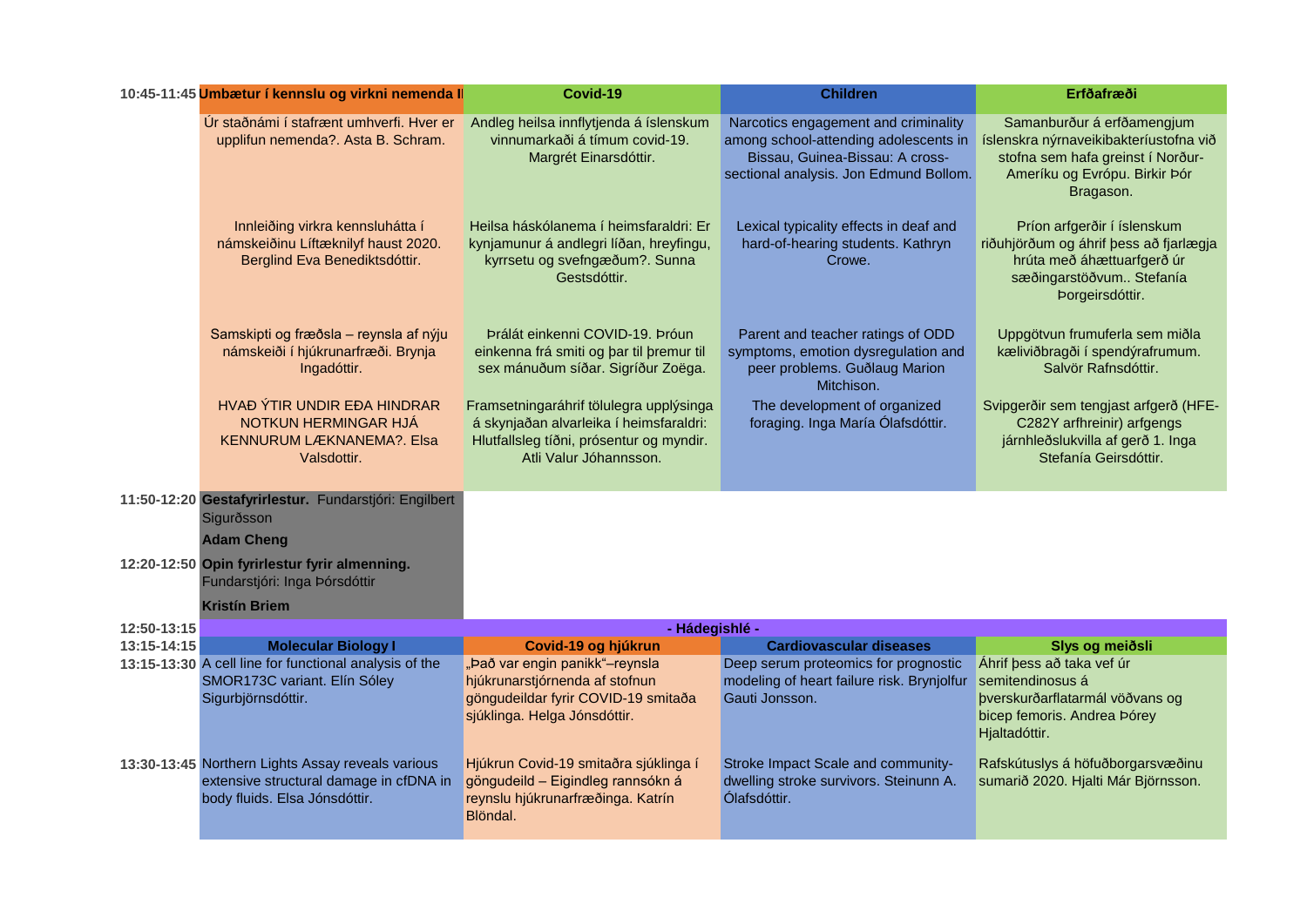|             | 13:45-14:00 p62/SQSTM1-droplet serves as a<br>platform for autophagosome formation<br>and anti-oxidative stress response.<br>Sigurður Rúnar Guðmundsson. | Reynsla af hjúkrun á framlínu<br>legudeildum Landspítala í fyrstu bylgju<br>Covid-19 faraldursins. Marianne<br>Elisabeth Klinke. | Use of ICF Linking Rules for a holistic<br>view of functioning among community-<br>dwelling stroke survivors. Steinunn A.<br>Ólafsdóttir. | Slysatíðni meðal íslenskra<br>grunnskólanema. Rúnar Vilhjálmsson.                                                                |
|-------------|----------------------------------------------------------------------------------------------------------------------------------------------------------|----------------------------------------------------------------------------------------------------------------------------------|-------------------------------------------------------------------------------------------------------------------------------------------|----------------------------------------------------------------------------------------------------------------------------------|
|             | 14:00-14:15 Network analysis of plasma metabolome<br>reveals novel biomarkers for trauma<br>severity. Sigurður Trausti Karvelsson.                       | Aukin öryggiskennd í einangrun þegar<br>heilsulæsi er betra: Mat sjúklinga með<br>COVID-19 á Íslandi. Brynja Ingadóttir.         |                                                                                                                                           | Þróun líkans til að meta áhrif þreytu á<br>áhættuþætti hlaupameiðsla meðal<br>skemmtiskokkara. Þórarinn Sveinsson.               |
|             |                                                                                                                                                          | - Hlé -                                                                                                                          |                                                                                                                                           |                                                                                                                                  |
| 14:20-15:20 | <b>Molecular Biology II</b>                                                                                                                              | Flugeldanotkun Íslendinga - ástæður<br>og afleiðingar                                                                            | <b>Pharmaceutical analysis</b>                                                                                                            | Hreyfing og heilsa barna og<br>ungmenna                                                                                          |
|             | 14:20-14:35 Mapping interactions of the maedi-visna<br>virus Vif protein with cellular factors.<br>Stefán Ragnar Jónsson.                                | Mengun vegna flugelda er að mestu fínt<br>svifryk og fer langt yfir viðmiðunarmörk.<br>Þröstur Þorsteinsson.                     | The effect of 18-crown-6 on oxytocin<br>stability in aqueous buffer solutions.<br>Benjamín Ragnar Sveinbjörnsson.                         | Líkamssamsetning og frávik í<br>blóðgildum barna í Heilsuskóla<br>Barnaspítalans. Anna Rún<br>Arnfríðardóttir.                   |
| 14:35-14:50 | Molecular regulators of catecholamine<br>response in human pulmonary<br>microvascular endothelial cells. Adrian<br>Lopez Garcia de Lomana.               | Bjargaðu mér frá sjálfum mér:<br>Togstreita Íslendinga í flugeldamálum.<br>Ragna Benedikta Garðarsdóttir.                        | Chiral separation and spatial<br>distribution of usnic acid enantiomers<br>in lichens. Manonian Xu.                                       | Líkamleg hreyfing, svefngæði og<br>þreyta meðal íslenskra<br>grunnskólanema. Guðrún<br>Kristjánsdóttir.                          |
| 14:50-15:05 | Role of MITF during melanocyte<br>development as determined by a<br>conditional mutation. Romain Lasseur.                                                | Aðgerðir til varnar flugeldamengunar.<br>Hrund Andradottir.                                                                      | Did we have enough evidence to<br>describe galantamine as an allosteric<br>modulator of nicotinic receptors?.                             | Mat á sveitadvöl í æsku. Jónína<br>Einarsdóttir.                                                                                 |
|             | 15:05-15:20 Elucidating the mechanism of chromatin<br>remodelling by the pioneer transcription<br>factor Sox2. Sveinn Bjarnason.                         | Heilsufarsleg áhrif flugelda. Hjalti Már<br>Björnsson.                                                                           | Development of production process for<br>N,N,N-trimethylchitosan. Vivien Nagy.                                                            | Líkamsástand barna og unglinga á<br>Sauðárkróki og í Varmahlíð fyrr og nú.<br>Linda Björk Valbjörnsdóttir.                       |
| 15:20-15:30 |                                                                                                                                                          | - Hlé -                                                                                                                          |                                                                                                                                           |                                                                                                                                  |
| 15:30-16:45 | Lýðheilsa                                                                                                                                                | Súrefnismælingar í augum                                                                                                         |                                                                                                                                           | <b>Health Care</b>                                                                                                               |
|             | Smokkanotkun ungra karlmanna:<br>Eigindleg rannsókn. Katrín Hilmarsdóttir.                                                                               | Automation improves the repeatability<br>and reproducibility of retinal oximetry<br>measurements. Róbert Arnar Karlsson.         |                                                                                                                                           | Is shared decision-making being used<br>in clinical practice?. Abigail Grover<br>Snook.                                          |
|             | Landskönnun á mataræði Íslendinga<br>2019-2021. Ragnhildur Guðmannsdóttir.                                                                               | Súrefnisbúskapur sjónhimnu í sykursýki<br>og æðalokunum. Sveinn Hákon<br>Harðarson.                                              |                                                                                                                                           | Adverse maternal and neonatal<br>outcomes in Iceland during a period of<br>increasing labor induction. Jóhanna<br>Gunnarsdóttir. |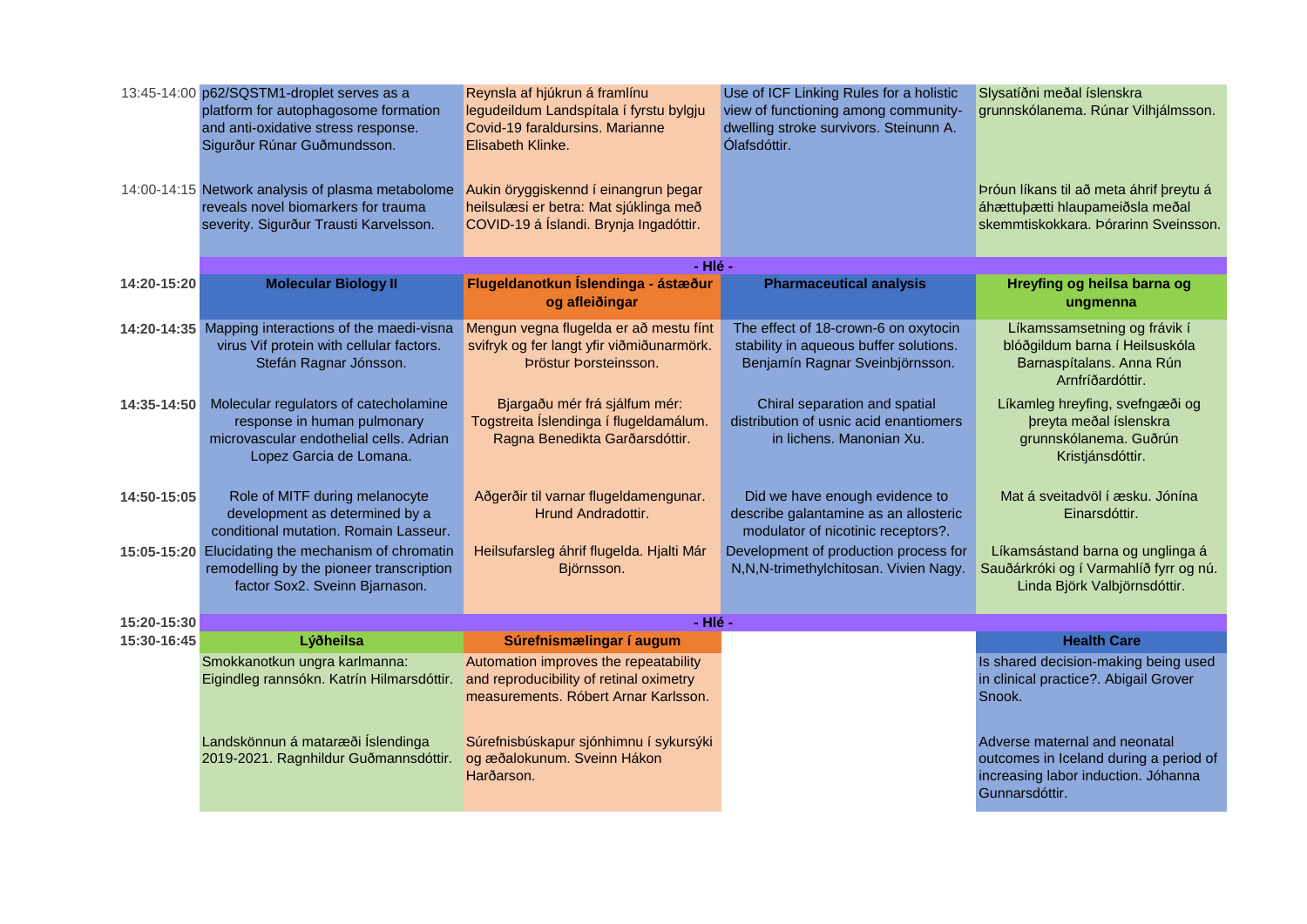| Glerungseyðandi áhrif rafsígarettuvökva.<br>Ægir Benediktsson.                                                                                                                                  | Súrefnisbúskapur sjónhimnuæða í<br>augnsjúkdómum með sjónhimnurýrnun;<br>gláka og aldursbundin<br>augnbotnahrörnun. Ólöf Birna<br>Ólafsdóttir. | A randomized controlled trial: Nutrition<br>therapy and support after hospital<br>discharge in older adults. Berglind<br>Soffía Blöndal. |
|-------------------------------------------------------------------------------------------------------------------------------------------------------------------------------------------------|------------------------------------------------------------------------------------------------------------------------------------------------|------------------------------------------------------------------------------------------------------------------------------------------|
| Vatnsbornar hópsýkingar á Íslandi -<br>greining á umfangi og ástæðum. María<br>J. Gunnarsdóttir.                                                                                                | Súrefnismælingar í sjónhimnu fólks<br>með kerfisbundinn súrefnisskort og<br>sjúkdóma í miðtaugakerfi. Þórunn<br>Scheving Elíasdóttir.          |                                                                                                                                          |
| Lífvöktun eiturefna – magngreining á<br>þrávirkum flúorefnum og akrýlamíði í<br>ungum Íslendingum í tengslum við<br>mataræði. Rannveig Ósk Jónsdóttir.<br>Ráðstefnuslit, afhending verðlauna og |                                                                                                                                                |                                                                                                                                          |
| léttar veitingar                                                                                                                                                                                |                                                                                                                                                |                                                                                                                                          |

16:45-17:45 **Ráðstefnuslit, afhending verðlauna og**